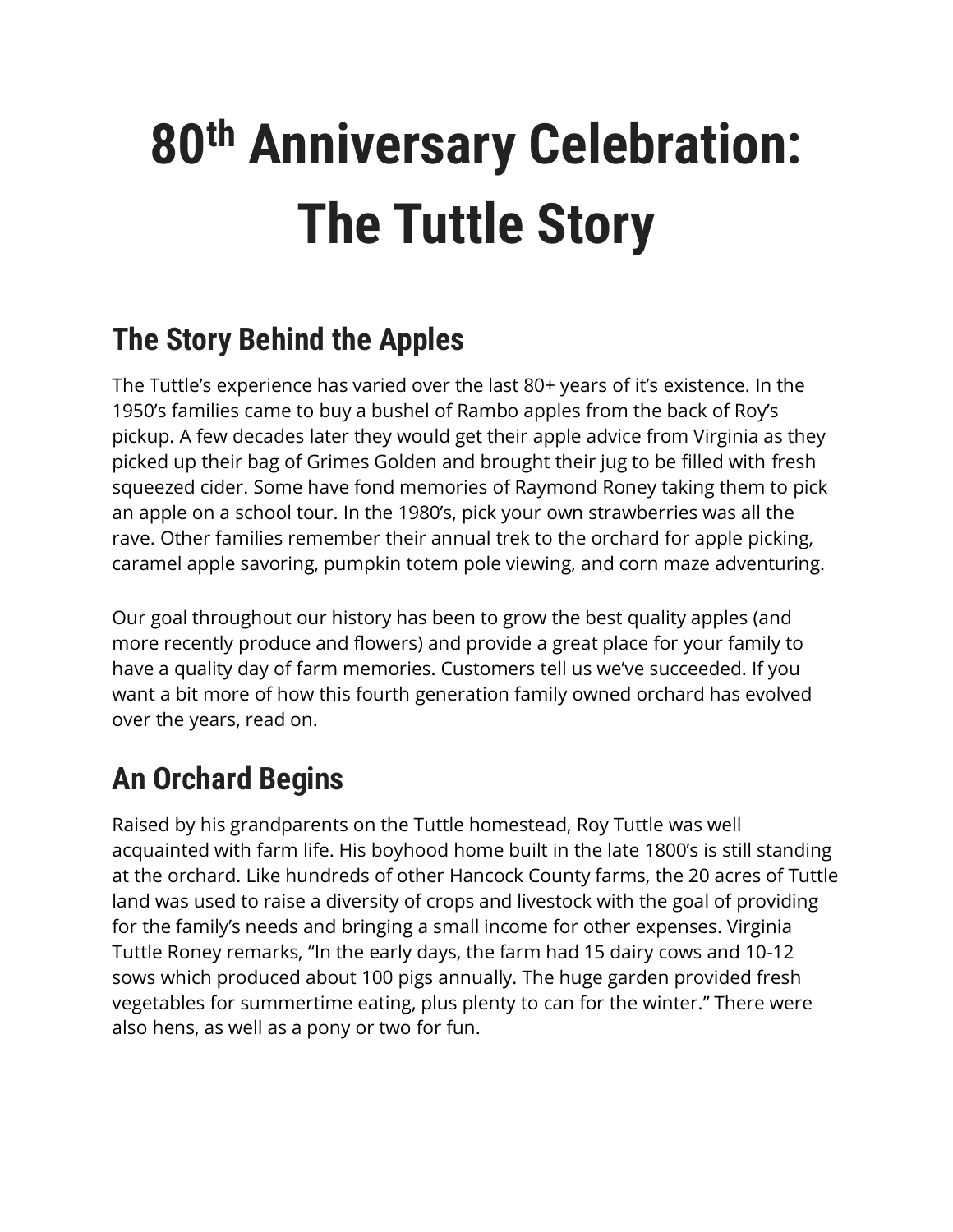Roy also brought in some income through selling trees for the century old Stark's Brothers Nurseries. Traveling from farm to farm, Roy sold folks apple trees to plant near the family's garden. No one needed to buy apples at the grocery store, they had them in their own backyard.

After a courtship via motorcycle, Roy brought his new bride, Tillie Giroud from Acton, IN back to join him on the farm in 1914. Five years later, their only daughter, Virginia, was born.

At a time when specialized farming was as rare as indoor plumbing, Roy Tuttle decided to go into the fruit business in a BIG way. Having gathered knowledge from his tree sales and from Purdue's Cooperative Extension Service, Tuttle's purchased their first apple trees from Stark's Brothers nurseries in 1928 to plant ten acres. Virginia recalls "I helped set every one of the trees." A big job in those days. Roy complemented his apples with a sampling of berries, as well as peaches, plums, and concord grapes, and the Roy Tuttle Fruit Farm was born.

## **The Early Days**

As the apple trees matures, bushel baskets of ripe apples were harvested from the orchards. Grimes Golden, Rambo, Red Delicious were popular varieties in those days. In 1935, the trees yielded 150 bushels of apples bringing fifty cents each on the wholesale market, along with bushels of peaches, strawberries, currants, plums, and cherries.

Dairy continued to be the major source of income for the farm along with a few grain crops. The main barn (now used as Tuttle's farm store), built in 1885, housed about 15 dairy cows. Milk was sold to Indianapolis Dairy Cooperative netting about \$1000 a year. Virginia reminisces, "I remember I had to milk the cows before I went on a date."

By the late thirties, Roy's apples were producing over 700 bushels most of which made their way to wholesale markets in Indianapolis. Like many rural farmers, the depression was a difficult time for the Tuttles. But scraping together their pennies and selling some of their assets, they made it through. By 1941, they were celebrating their daughter's marriage to her kindergarten sweetheart, Raymond Roney. In December of that year, Pearl Harbor's bombing led Raymond into military service.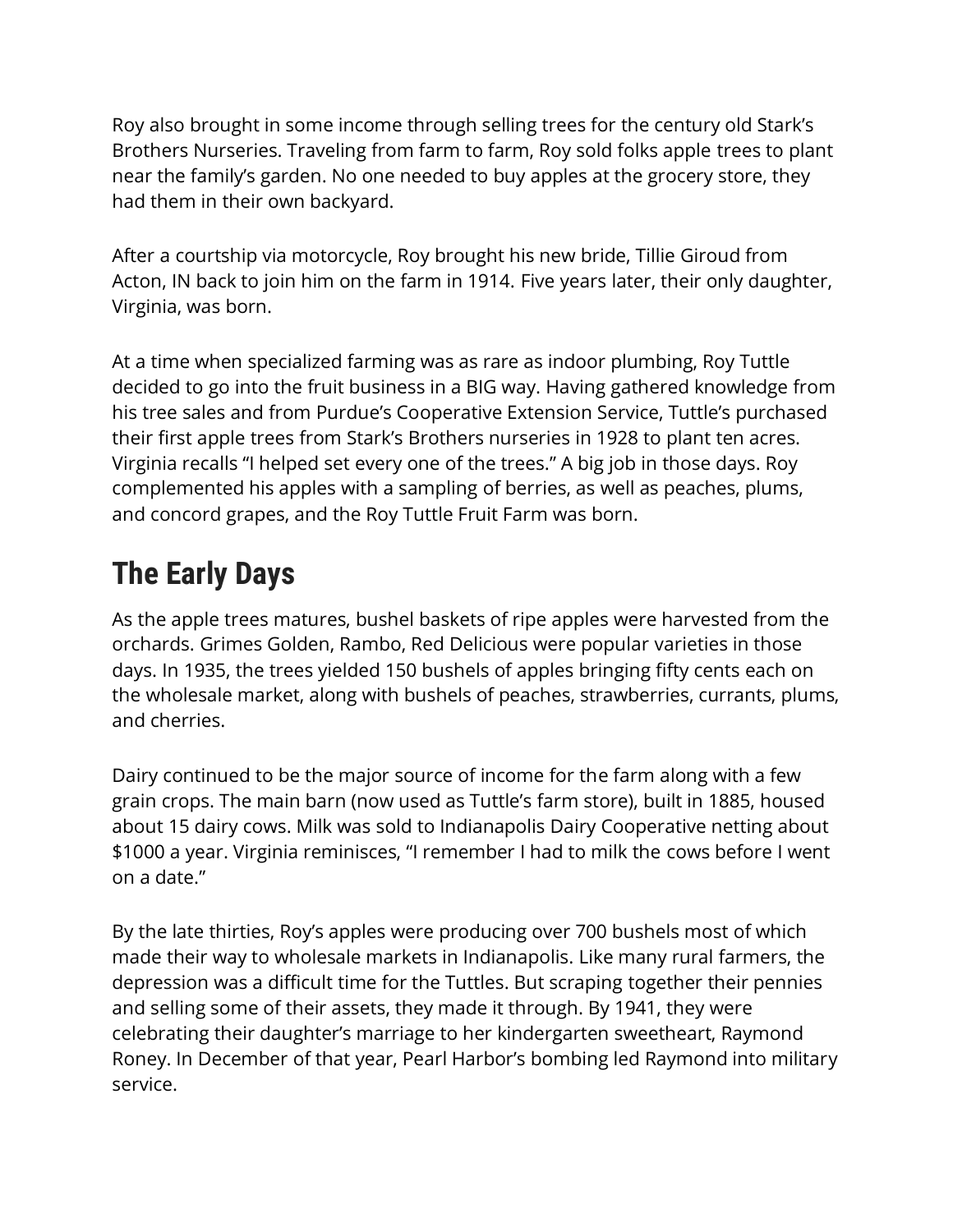At home, the Tuttles continues to grow apples. A Purdue horticulturalist in a 1943 newspaper article remarks, "The great demand for apples (especially dried) for the armed forces presents an emergency which demands more intensive growing." The Tuttles like everyone were eager to help with the war effort.

# **Early Awards…Transition to Orcharding Full Time**

Roy Tuttle had mastered the art of growing great apples. For several years in the early forties, the Tuttle Fruit Farm was named as a Gold Medal Orchard by the Indiana Horticulture Society for having top quality apples. In 1958, Tuttle's Staymen Winesap apples took second place at the Indiana State Fair admits steep competition. Thus beginning what has become a fifty year tradition of award winning apples.

Having established themselves as an orchard, the Tuttle's left the dairy farming to focus on fruit crops. Although ninety percent of the apples were sold to Indianapolis wholesale markets, many families still savored some of the 100 bushels Roy sold out of the back of his pickup each fall. Berries were sold on the farm from a little shed located on the east side of the road. Cider was brought in during peak season from another local orchard and brought 30 cents a gallon. Tillie added to the farm efforts through raising Farm Bureau Co-op hens and eggs. In 1942, 2045 dozen were sold to local groceries.

# **Shift to Retail Sales**

The 1950's brought a shift to selling more apples closer to home. The former dairy barn was converted into a packing shed for apples. Tuttle's apples found their way onto the shelves of local grocery stores such as Strickland's in Greenfield and into kids lunches at Eden and Oaklandon Elementary Schools. More land was acquired allowing the farm to expand. New trees continued to be planted, expanding the orchards to yield about 10,000 bushels annually. A third of the crop was sold right from the farm. As the apple crops expanded, other fruit crops were left behind.

As the farm grew, more help came. A Farmall H was purchased in 1946. That same year, Virginia and Raymond's first son Tom was born. Neighbors were employed to climb the ladders and pick apples. They made twelve cents a bushel for apples and five cents a quart for berries.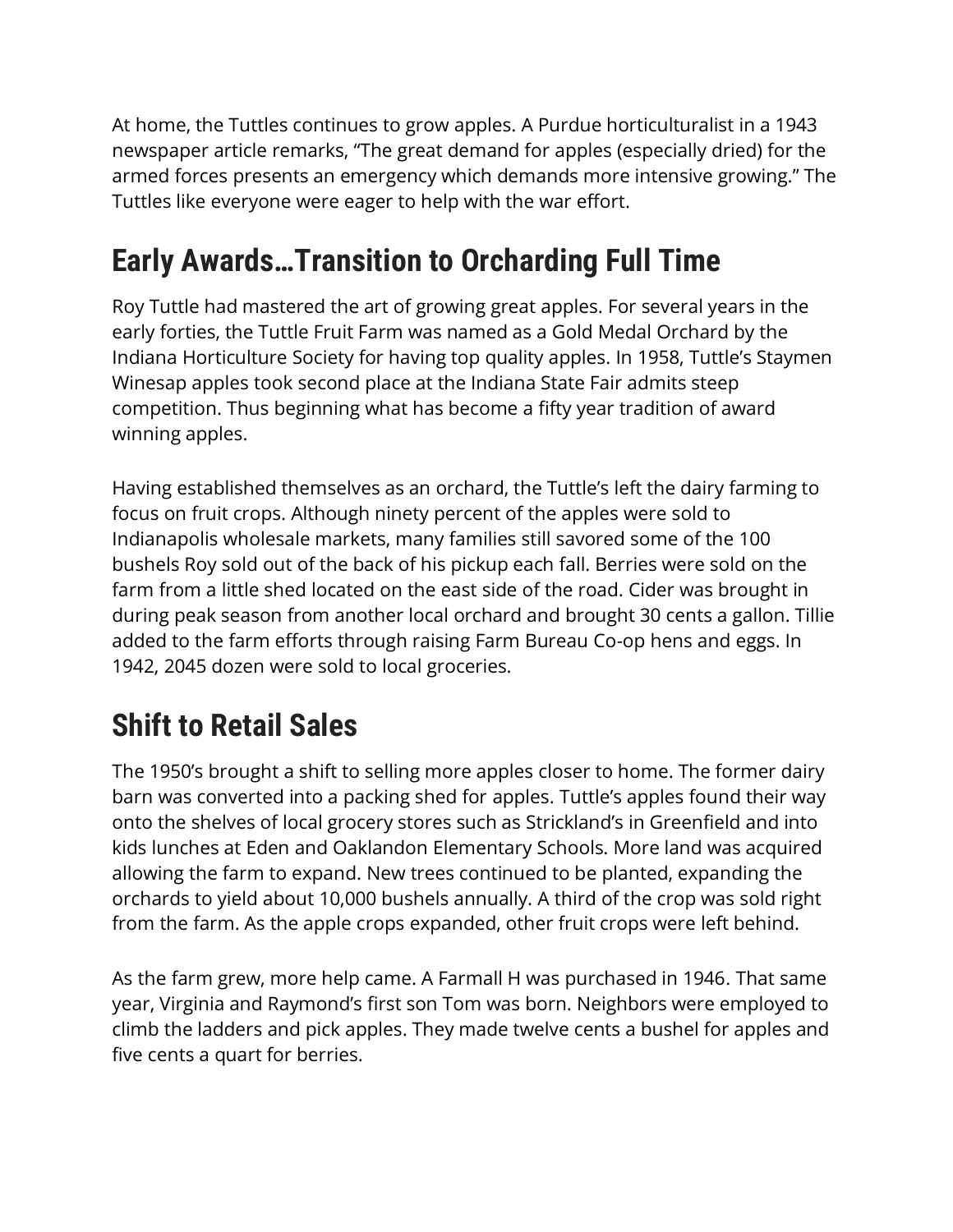Virginia and Raymond continued to play an active roll in the orchard. A second son, Mike, was born to them in 1953. Raymond, as well as being the official apple bagger, was a rural mail carrier loved by all for his gifts of tomato plants left along with the mail in the mail box each year on his birthday.

# **The Store Opens**

Encouraged by the demand for apples by farm visitors, Tuttles opened a small farm store inside the packing barn in the early sixties. Tillie and Virginia's friendly faces would greet customers and offer suggestions on apple varieties. Mike Roney remembers, "Apples were sold in bushel and half bushel bags. No one would have dreamed of only buying a few apples." The back of the store continued to be used for sorting and packing apples. A cider press was purchased and installed in the barn to bring fresh apple cider to the farm. Located in the back of the store, the press made about 15,000 gallons a year which was sold for \$1.00 each with the option to bring back your jug and save a nickel. Pumpkins, grown on the farm, were piled outside the store's door for families to purchase. An irrigation pond was also added to the farm, so trees could have trickle irrigation.

#### **Apple Patent**

Continuing to focus on apple quality and growth techniques, Roy monitored a branch of Staymen Winesap apples in the orchard for some time that seemed to be resistant to cracking unlike other Winesap apples. Taking cuttings from the branch, Roy began to test these apples and sent the branch to Stark's Brothers for further examination. Later Roy received a patent for this Stark Supreme Staymen apple. The orchard sold the patent rights to Stark Brothers in exchange for a peach orchard. Today a majority of Winesap apples grown in the US are the Tuttle's patented strain.

The 1970's brought a full embrace of the retail apple store on the farm. Tom Roney, having graduated with a BS in Horticulture from Purdue University and served in the Vietnam War, returned to help manage the orchard. Under his direction, the farm store was expanded and extended its hours. A separate barn was built for apple sorting and storage in 1972.

The orchard has expanded to include 34 acres and 24 varieties. Cider production has increased to 20,000 gallons a year with purchase of a new cider press, and most recently a state of the art ultra-violet processing unit. In 1994, Tuttle's cider